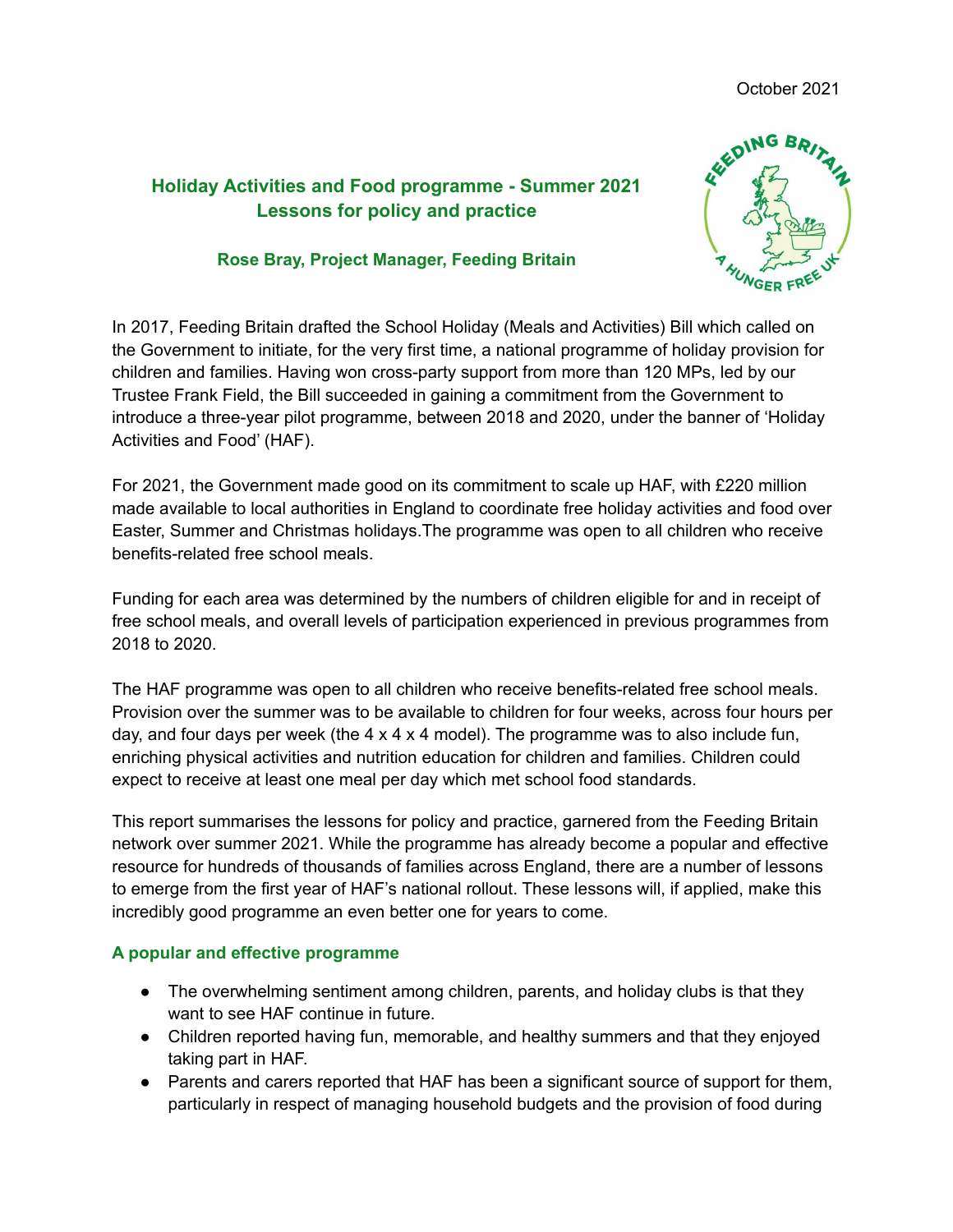the holidays, as well as accessing childcare and structured activities that keep their older children safe so they could remain in work and continue to earn money.

# **Making a good programme even better: longer-term funding, lead-in times and half term provision**

- A guarantee of longer-term funding from the Department for Education would result in a programme that is even better and more efficient. In particular, this could underpin:
	- Dedicated capacity, training, and facilities within holiday clubs and HAF providers which strengthens programme delivery and contributes to more resilient community organisations
	- Investment in systems and governance structures, especially at a local authority level, that will ensure the smooth running of and maximum impact from the programme
	- Longer-term relationships with organisations who are well placed to support the programme
	- Leveraging additional resources and support from private, public and voluntary sector partners
	- $\circ$  Trust and confidence among families who can then factor this into their plans around work, childcare, and budgets for the year
- Holiday clubs and HAF providers have noted that January of each year would be the optimal time to receive detailed information of their HAF funding allocation for that year, so they can plan accordingly from that point.
- In many areas, the timescales in which to plan and deliver HAF were the key challenge, impacting all aspects of the programme. Often, the governance structures and grant application processes for activity providers to apply for funding were announced very late. This was a particular issue in areas with a two-tier authority, where announcement of the district allocation happened even later. This had a knock-on impact on activity providers having time to prepare, food arrangements to be made, and marketing and promotion to families. In turn, this impacted the quality of provision and take up of the programme. Securing a longer-term commitment of funding and announcing funding plans earlier would ease these issues. In areas that had run pilot programmes previously, they could see the benefits of running the programme year-on-year. Providers reported that young people who had accessed the programme last year now felt confident enough to take on young leadership roles and peer support in some of the physical activities.
- There is also a need for provision during the half term holidays October, February and May. In some areas the local authority has committed funding to cover provision during these holidays too.
- Due to challenging timescales and limited experience, local authority HAF co-ordinators would benefit from training to engage with colleagues across departments to raise awareness of the multiple benefits that HAF delivers, and secure stronger buy-in and capacity support from local authority departments such as public health, social services, community safety, financial inclusion, museums and libraries, community cohesion, and adult learning.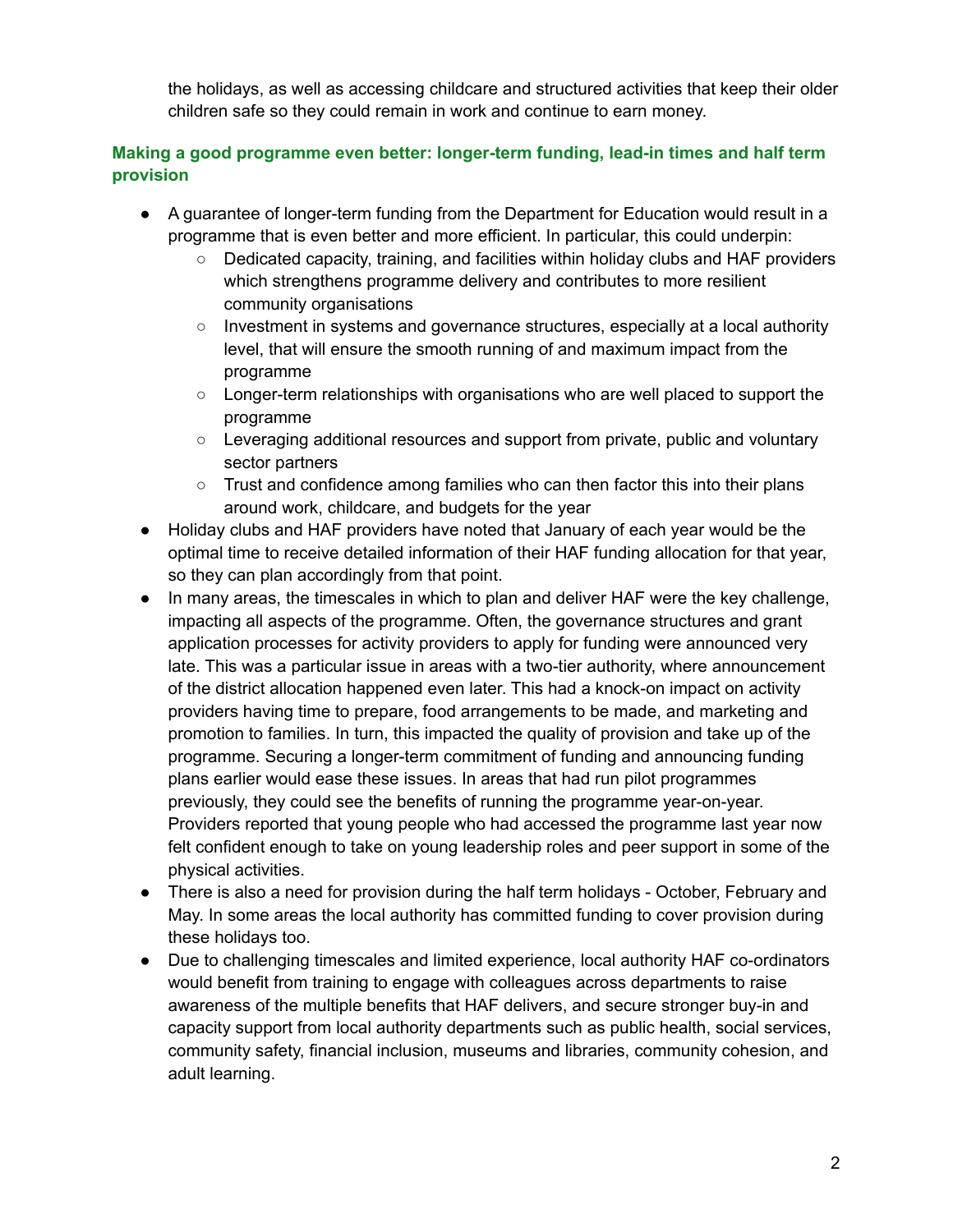## **Eligibility criteria**

- There are challenges associated with the eligibility criteria for the programme being restricted to children on free school meals. Many families and young people that are not eligible for free school meals are still in need of support over the holidays. In some areas, this criterion has led to cumbersome systems – for example, with children required to show a code before they can access the club, and families being turned away on the day. It also presents challenges with some children not being able to attend a club with their friends.
- In a number of areas, the Department for Education granted permission for a local authority to offer holiday club places for children who are not in receipt of free school meals, with requests being considered to use up to 15% of programme funding to provide places for children who were considered by the local authority as vulnerable or in need of this provision. This may have included children assessed as being in need, looked-after children, children with an education, health and care plan, or children assessed as otherwise vulnerable and children living in areas of high deprivation. In the areas where this permission was granted with enough lead-in time, the delivery of targeted universal provision (i.e. promoting HAF in target areas or to target groups, but being open to all children) has generally worked very well and partners have fed back that this would be a preferable model.

#### **Flexibility is key**

- The areas that saw the greatest success in their programmes were those that were able to take a flexible approach wherever possible, within the Department for Education's criteria. This included:
	- Flexibility in the grant application process to support and include a broad range of organisations, particularly smaller scale community organisations with existing trusted relationships with families experiencing the highest levels of deprivation.
	- $\circ$  Flexibility in eligibility criteria to ensure that all families who could benefit from the programme could access it.
	- Flexibility in activities and food offered to appeal to older young people. For example, pop-up provision in parks.
	- $\circ$  Flexibility in the food provision to meet the changing demands of clubs often there were very last-minute changes of venue, numbers or dietary requirements. This also applied to the types of food provided e.g. offering nutritious cold packed lunches for parks or day trips.

#### **Communication**

- In many areas, communication around HAF could be strengthened. In particular:
	- Communication with potential activity providers to engage them with the programme - some activity providers reported that they were applying for funding once the programme had already started
	- Communication with potential partner agencies such as advice services, food banks and affordable food networks - opportunities were sometimes lost to connect families with these support services through the programme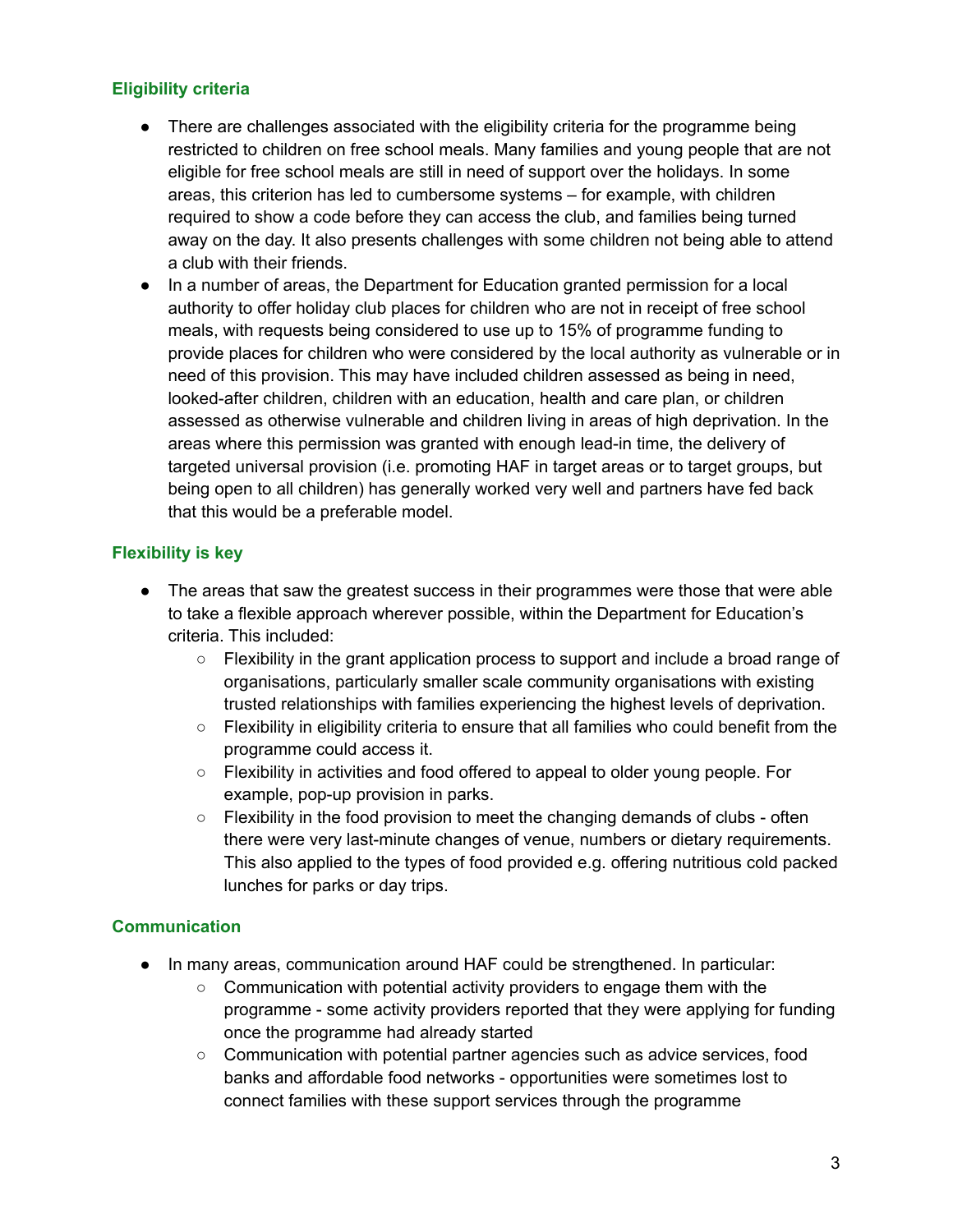- Communication to families, to make them aware of HAF in some areas take-up was lower than expected with eligible families not knowing about the programme until late in the summer
- Tight timescales were a key factor that negatively impacted upon communication. Some areas had a dedicated lead for communication which proved effective. Generally, marketing of the programme was found to be most effective through the activity providers' existing networks, rather than through local authority or central programme channels and social media.

# **Strength of communities**

- A key success factor was drawing on the existing strengths in communities. There is already amazing work happening on the ground, with many community groups, charities and food providers with extensive experience of delivering holiday programmes and engaging the families who can most benefit from the programme. It is important to ensure that grant application processes and other tendering processes are inclusive of these organisations.
- There are opportunities to build the capacity of these organisations through the programme, and to channel funding back into the local community. Engagement of these groups may require dedicated time, for example to support organisations with training or consultancy. An example of this is support from Environmental Health Officers with registration and inspection of organisations' kitchens to enable them to provide food in the programme. There are opportunities here to strengthen the programme year on year through investing time and resource in these community organisations.
- Many of these organisations are embedded in local communities, with a commitment to longer-term outcomes; HAF provides them with an opportunity to connect HAF holiday club users to their other support services and activities that help local children and families beyond the school holidays.

## **Models of food provision**

- Generally, food provision in HAF worked best where the activity providers are involved in, and have choice over, the food the children will be eating. This could be through funding being granted directly to the activity provider. They could then either:
	- Provide their own food on site
	- Or, identify a local food provider that would supply food to their site.
- Providing food on site typically gave more opportunities to engage children and families in food preparation and nutrition. Children were more enthusiastic and willing to try new food when they were part of the process, for example, filling jacket potatoes or making pizza and fruit skewers or even through growing and harvesting food for their HAF mealtimes.
- Many areas also offered a 'central food service' where the HAF programme team would commission and deliver food to the activity providers. This option took some of the pressure off activity providers to plan their food provision, and was an invaluable part of the programme. However, there were often challenges in terms of logistics, suitability of menus and quality. There are also environmental considerations - clubs providing their own food on-site typically had fewer food-miles than off-site provision.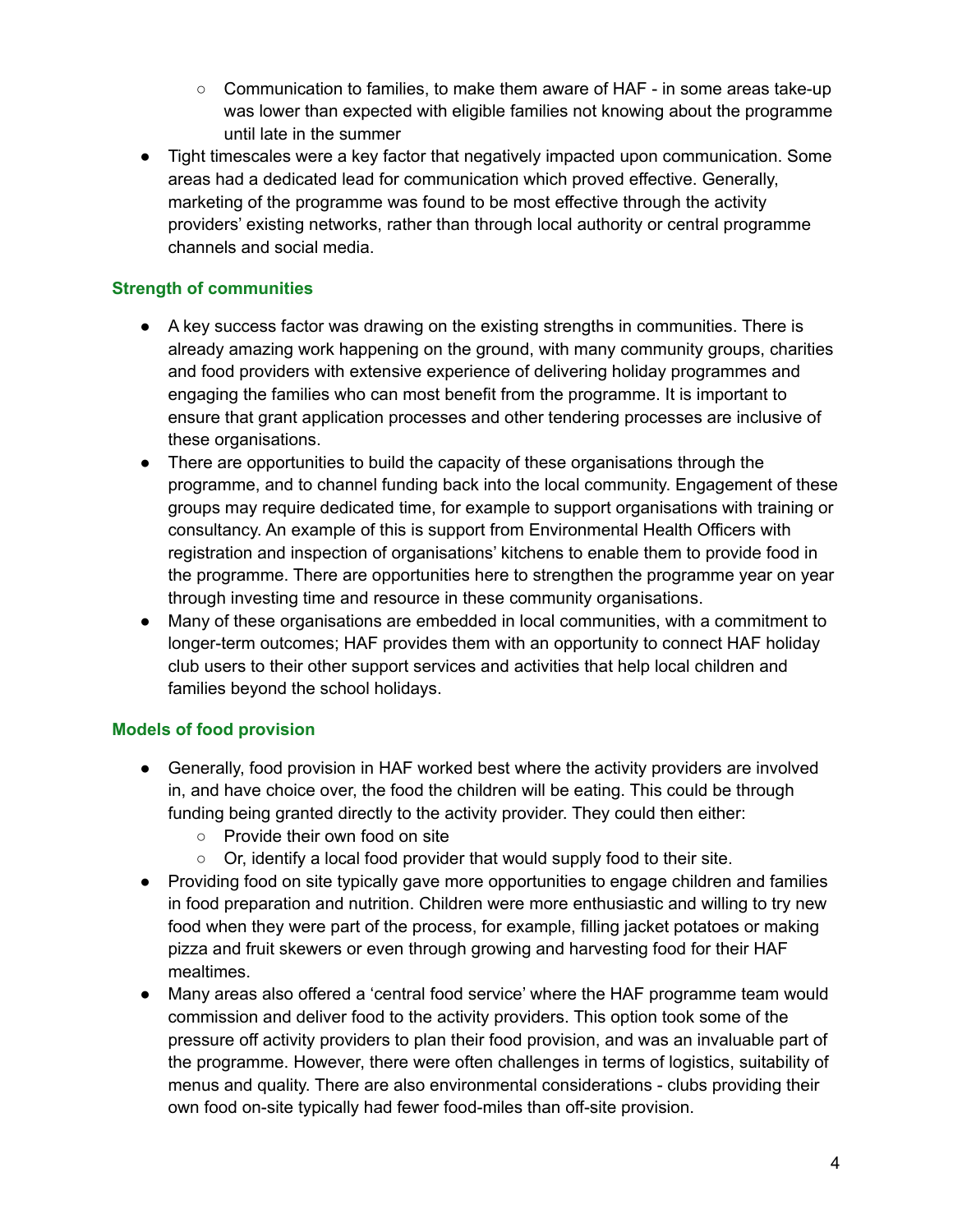#### **Menus**

- Some areas reported challenges in finding a menu that was nutritious and varied, yet also was something that the children would enjoy. Some providers found it worked well to offer a simple packed lunch for three days of the week, and then have one day a week where the menu introduces children to foods they may not have tried before.
- Initially the Department for Education stated that a hot meal should be provided wherever possible in the programme, however they later acknowledged that in many circumstances this would not be an option and a cold meal was also suitable provided it met the standards. This flexibility proved very important, for example for activity providers running in parks and other outdoor spaces with limited facilities. This was particularly relevant given the risks of Covid-19. Longer term, this flexibility enables local authorities to support continuous improvement amongst local providers who are new to food provision.

## **Engaging children and families in nutrition**

- The Department for Education required providers to include an element of nutritional education each day for children, as well as at least weekly training and advice sessions for parents, carers or other family members. In many areas this could benefit from further development, however examples of excellent practice include:
	- In person or online cook-a-long sessions for families with ingredients provided
	- Children growing fruit and vegetables throughout the programme, and learning to cook with these
	- Programmes centred around food, with professional chefs teaching children over the summer, ending in a banquet with children cooking for families and leaders
	- $\circ$  Taste tests for unusual foods or finger painting with spices mixed with water
	- $\circ$  Heat-at-home meals with a QR code to scan to a video and simple recipe to recreate the meal at home
	- $\circ$  Food themed days out for the children, for example to pick-your-own fruit farms, city farms or cooking experiences
- Many areas fed back that more could have been done to engage activity leaders in nutrition and increase their confidence in these aspects. Additional support could be given here through training and shareable resources.

## **Food insecurity**

- HAF has highlighted the levels of food insecurity in England. Some local authorities allocated funding to provide food boxes for families. These could either be a full weekly shop for the family, or recipe boxes to be used during family cook-a-longs in the home. In many areas, demand for these food boxes far exceeded expectations.
- Many activity providers involved with HAF have expressed interest in providing ongoing food support year-round, for example by launching an affordable food project such as a pantry, or food growing schemes. This would also enable them to build trusted relationships with families over the year, thus strengthening the HAF programme's engagement with these families too.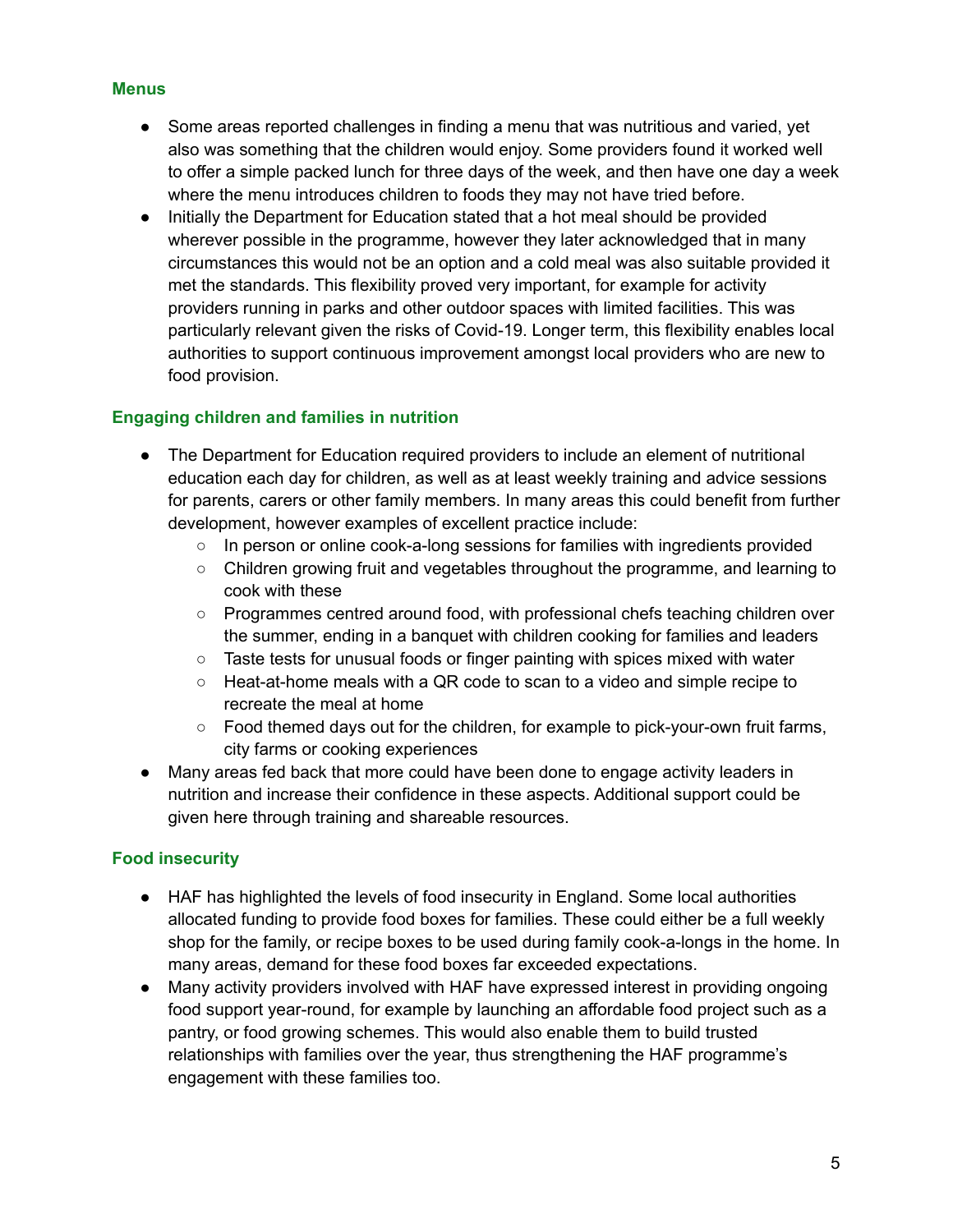#### **Reaching secondary-aged young people**

- Some areas, although not all, found their programme worked particularly well for primary-aged children, but they struggled to reach secondary-aged children or maintain attendance from this age group. Partners felt that the typical HAF structure, of 4 hours per day, 4 days per week in an activity club may not appeal so strongly to older young people. They also felt that the free school meal eligibility criteria were least effective for this age group, with young people not able to attend with their friends. Areas that had success in engaging older young people typically already had strong youth sectors and activity providers with good relationships with these young people. Flexible provision, such as pop-up activities or events in parks worked particularly well to engage older young people.
- Some larger activity providers had success engaging secondary-aged young people as leaders for sessions. For the young people, this was a chance to develop leadership skills as well as socialise with friends who were also involved. The activity provider would then ensure the young people had physical activity, skill development sessions and food as part of this role.

## **Engaging schools**

- While there were some notable successes, some areas had challenges engaging schools either to act as activity providers or to make their venues available for other activity providers to use them. There were a range of reasons for this including:
	- Schools having building works over the summer so the buildings were not accessible
	- Staff needing a break over the summer, particularly having worked through the pandemic
	- Logistics of opening the building and having the appropriate staff on site
	- Capacity challenges if schools were involved in the summer school catch-up programme
- Similarly, many areas felt they could have done more to promote the programme through schools to families before they broke up for the summer.
- Looking ahead, many areas are planning to start engaging schools in the programme much earlier. Longer term funding and an earlier announcement of the funding allocation would help with this.

## **Registration systems**

● In many areas there were challenges in developing a user-friendly system, for parents to register their children for the programme. These issues seem to have been primarily driven by budget to invest in the system and time constraints. Often the registration system was launched very late, giving parents minimal time to see what was on offer and register their children. For families experiencing digital exclusion, the use of digital-only registration systems in some areas was a barrier. Some families reported that they found the process of registration such a challenge that they ended up not accessing the programme at all.